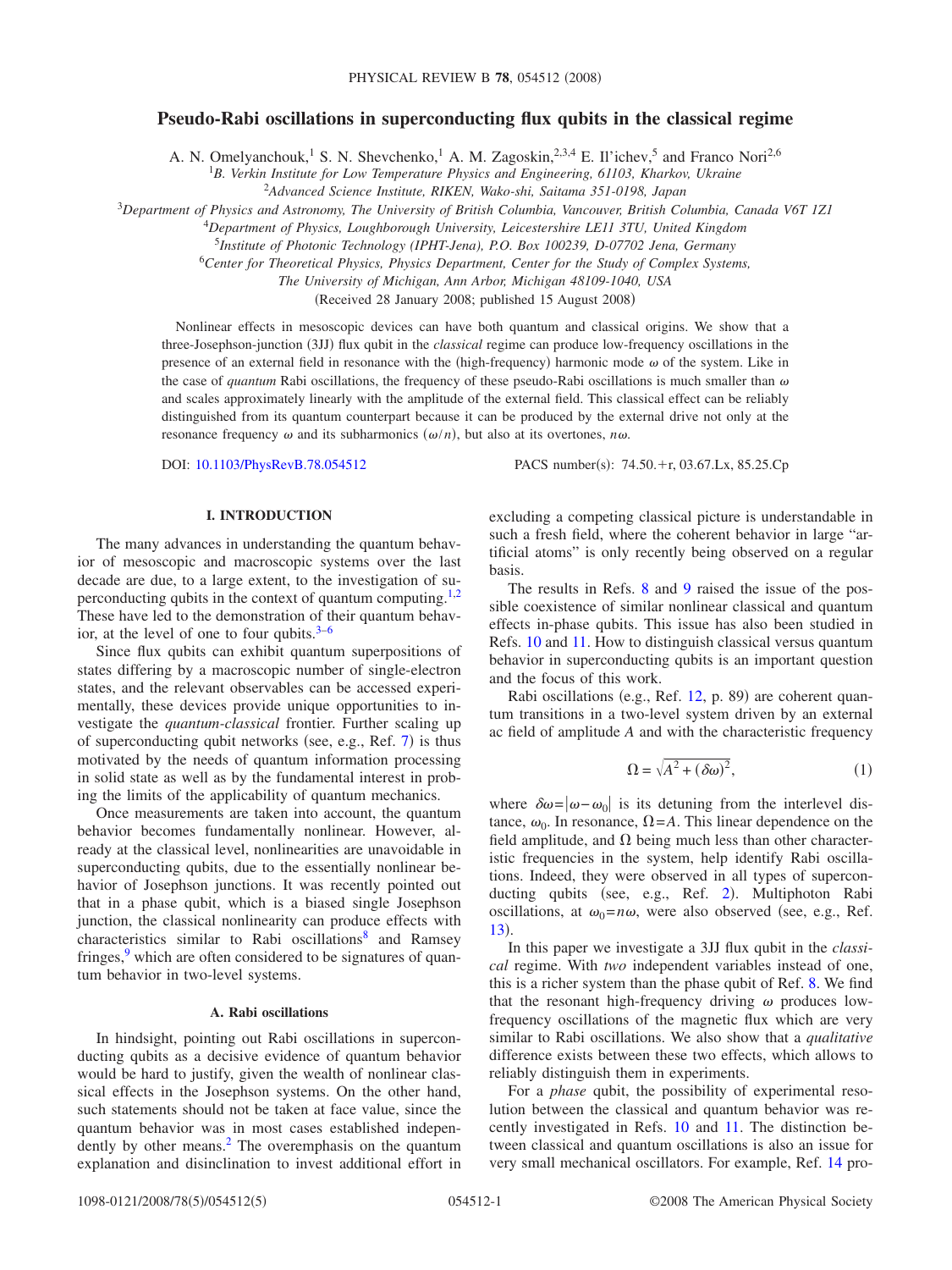posed a spectroscopic approach to probe tiny vibrations of a nanomechanical resonator, which may reveal classical or quantum behavior depending on the decoherence-inducing environment. That proposal is based on the detection of the voltage-fluctuation spectrum in a superconducting transmission line resonator, which is indirectly coupled to the mechanical resonator via a controllable Josephson qubit acting as a quantum transducer. The classical (quantum mechanical) vibrations of the mechanical resonator induce symmetric (asymmetric) Stark shifts of the qubit levels, which can be measured by the voltage fluctuations in the transmission line resonator.<sup>14</sup> Thus, the motion of the mechanical resonator, including if it is quantum mechanical or not, could be probed by detecting the voltage-fluctuation spectrum of the transmission line resonator.

### **II. MODEL AND RESULTS**

#### **A. Flux qubit**

Following Ref. [15,](#page-4-12) we consider a 3JJ flux qubit in the limit of negligible self-inductance  $L \rightarrow 0$ . The magnetic flux through the loop then equals the external applied flux  $\Phi_{e}$ , and we introduce the reduced flux  $\varphi_e = 2\pi \Phi_e / \Phi_0$ . Here  $\Phi_0$ .  $=h/2e$  is the flux quantum. Bistability is achieved due to the presence of three junctions in the loop. Due to the single valuedness of the superconducting wave function, one of the phase shifts across the Josephson junctions is eliminated through  $\varphi_1 + \varphi_2 + \varphi_3 = \varphi_e$ , leaving two independent variables:  $\theta = (\varphi_1 + \varphi_2)/2$  and  $\chi = (\varphi_1 - \varphi_2)/2$ .

In the classical regime, the phase dynamics of the *i*th Josephson junction  $(i=1,2,3)$  can be described by the resistively shunted Josephson junction model, $16$  in which the current is given by

$$
I = \frac{\hbar C_i}{2e} \frac{d^2}{dt^2} \varphi_i + \frac{\hbar}{2eR_i} \frac{d}{dt} \varphi_i + I_{ci} \sin \varphi_i.
$$
 (2)

<span id="page-1-4"></span>Here  $C_i$  is the junction capacitance,  $R_i$  its normal resistance, and *Ici* its critical current. We now neglect the effect of thermal fluctuations, which are not crucial here. Following the common choice of parameters, we set  $C_1 = C_2 = C$ ,  $I_{c1} = I_{c2}$  $=I_c$ ,  $R_1=R_2=R$ ;  $C_3 = \alpha C$ ,  $I_{c3} = \alpha I_c$ ,  $R_3 = R/\alpha$ ;  $(0.5 \le \alpha \le 1)$ . Introducing the dimensionless units,  $\omega_0 t = \tau$ ,

$$
\gamma = \frac{\hbar \omega_0}{2eRI_c} = \frac{\omega_0}{\omega_R},\tag{3}
$$

where

$$
\omega_0 = \sqrt{\frac{2eI_c}{\hbar C}}, \quad \omega_R = \frac{2eRI_c}{\hbar}, \tag{4}
$$

<span id="page-1-2"></span>we can write the equations of motion for the variables  $\theta$ ,  $\chi$ :

$$
\frac{d^2}{d\tau^2}\chi + \gamma \frac{d}{d\tau}\chi = -\cos\theta\sin\chi,
$$

<span id="page-1-0"></span>

FIG. 1. (Color online) The potential profile of Eq. ([9](#page-1-3)) with  $\alpha$  $= 0.8$ , and  $\varphi_e^d = \pi$ . The arrows indicate *quantum* (solid line) and *clas*sical (dashed) oscillations.

$$
(1+2\alpha)\frac{d^2}{d\tau^2}\theta + \gamma(1+2\alpha)\frac{d}{d\tau}\theta
$$
  
=  $-\sin\theta\cos\chi + \alpha\sin(\varphi_e - 2\theta)$   
 $+\alpha\frac{d^2}{d\tau^2}\varphi_e + \alpha\gamma\frac{d}{d\tau}\varphi_e.$  (5)

We consider the dc+ac reduced external flux

$$
\varphi_e(t) \equiv 2\pi (\Phi_e/\Phi_0) = \varphi_e^d + \varphi_e^a \sin(\omega \tau). \tag{6}
$$

<span id="page-1-1"></span>The energy of the system is thus

$$
H = E_J \left[ \frac{1}{2} \left( \frac{d}{d\tau} \chi \right)^2 + \frac{1}{2} (1 + 2\alpha) \left( \frac{d}{d\tau} \theta \right)^2 - \cos \theta \cos \chi - \frac{1}{2} \alpha \cos(\varphi_e - 2\theta) \right],
$$
 (7)

where  $E_J = \hbar I_c / 2e$  is the Josephson energy. The canonical momenta are

$$
p_{\chi} = E_J \frac{d\chi}{d\tau}, \quad p_{\theta} = E_J (1 + 2\alpha) \frac{d\theta}{d\tau}.
$$
 (8)

The effective potential is given by  $(Fig. 1)$  $(Fig. 1)$  $(Fig. 1)$ 

$$
U(\theta, \chi) = -\cos \theta \cos \chi - \alpha \cos(\varphi_e - 2\theta)/2. \tag{9}
$$

<span id="page-1-3"></span>If the dc static bias is  $\varphi_e^d = \pi$ , the system has degenerate minima at

$$
\theta_0 = \pm \arccos[(2\alpha)^{-1}], \quad \chi_0 = 0.
$$

The "plasma" frequencies of small oscillations around them are (in units of  $\omega_0$ )

$$
\omega_{\theta} = \sqrt{1 - (2\alpha)^{-1}}, \quad \omega_{\chi} = (2\alpha)^{-1/2}.
$$

### **B. Rabi-like classical oscillations**

In the presence of the external field  $[Eq. (6)]$  $[Eq. (6)]$  $[Eq. (6)]$ , the system will undergo forced oscillations around one of the equilibria. For  $\alpha$ =0.8,<sup>15</sup> which is close to the parameters of the actual devices,  $6,17,18$  $6,17,18$  $6,17,18$  the values of the dimensionless frequencies become  $\omega_{\theta} \approx 0.612$ , and  $\omega_{\chi} \approx 0.791$ . Solving the equations of motion [Eq. ([5](#page-1-2))] numerically, we see the appearance of slow oscillations of the amplitude and energy superimposed on the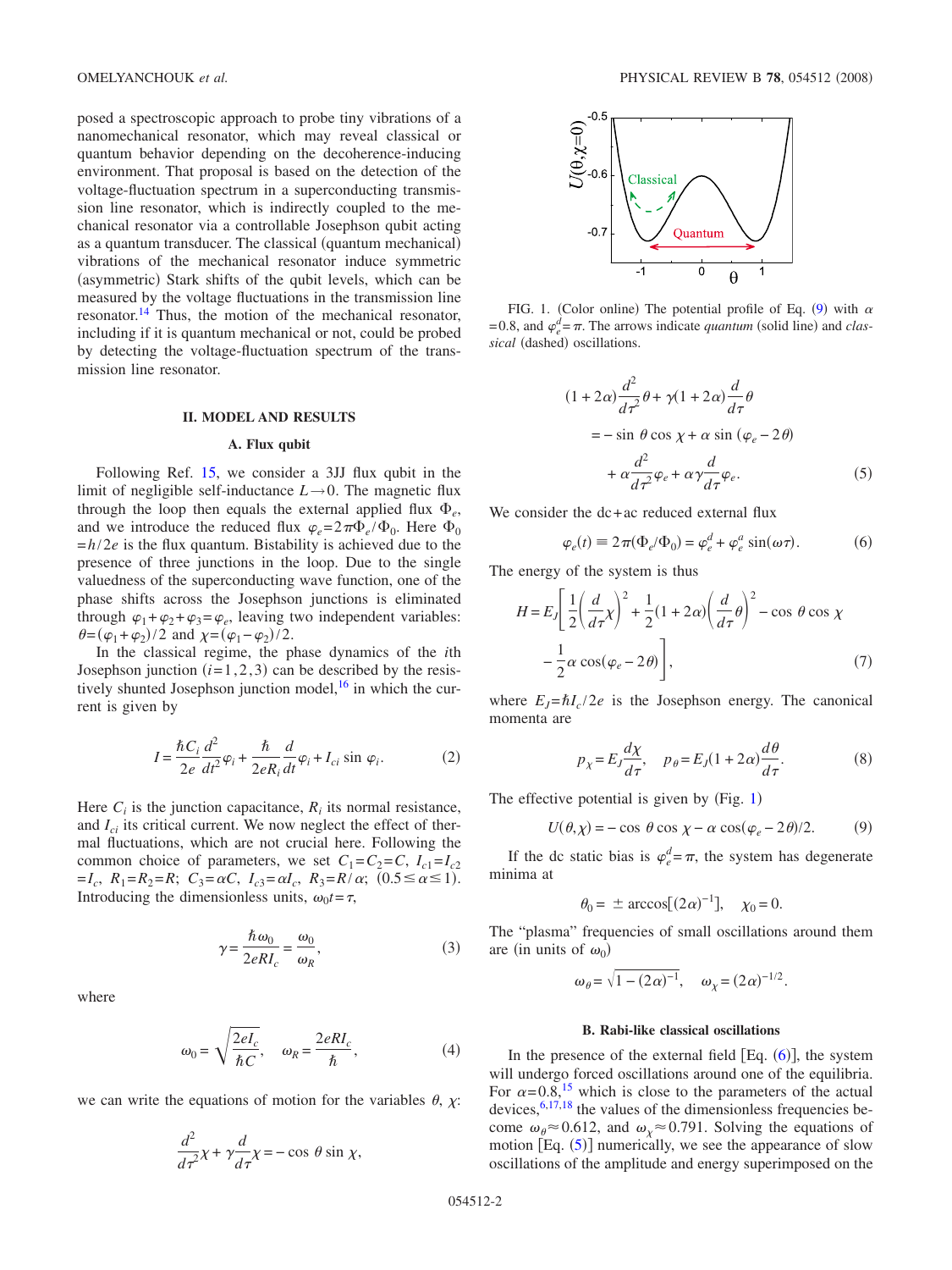<span id="page-2-0"></span>

0 500 1000 1500 2000 2500 3000

 $\frac{1500}{\tau}$ 

FIG. 2. (a) Driven oscillations around a minimum of the potential profile of Fig. [1](#page-1-0) as a function of time. The driving amplitude is  $\varphi_e^a = 0.01$ , driving frequency  $\omega$ =0.612, and the decay rate  $\gamma=10^{-3}$ . Low-frequency classical beat oscillations are clearly seen. (b) Low-frequency oscillations of the persistent current  $I_a$  in the 3JJ loop. (c) Same for the energy of the system.

fast forced oscillations (Fig. [2](#page-2-0)), similar to the classical oscil-lations in a phase qubit (Fig. 2 in Ref. [8](#page-4-5)) The dependence of the frequency of these oscillations on the driving amplitude shows an almost linear behavior in a wide range of frequencies around the resonance (Fig.  $3$ ), which justifies the "Pseudo-Rabi" moniker.

 $-0.7$ 

 $\mathsf{C}$ 

*H*

A quantitative difference between this effect and true Rabi oscillations is in the different scale of the resonance fre-quency. To induce Rabi oscillations (see, e.g., Ref. [19](#page-4-16)) between the lowest quantum levels in the potential  $(9)$  $(9)$  $(9)$ , one must apply a signal in resonance with their tunneling splitting, which is exponentially smaller than  $\omega_0$ . Still, this is not a very reliable signature of the effect, since the classical effect can also be excited by subharmonics,  $\sim \omega_0 / n$ , as we can see in Fig. [4.](#page-3-1)

## **C. Observable ways to distinguish classical from quantum dynamics**

The key observable difference between the classical and quantum cases, which would allow to reliably distinguish between them, is that the classical effect can also be produced by driving the system at the *overtones*,  $\neg n\omega_0$ , of the resonance signal (see Fig. [4](#page-3-1)). This effect can be detected using a standard technique for rf superconducting quantum interference devices (SQUIDs).<sup>[20](#page-4-17)</sup> The current circulating in the qubit circuit produces a magnetic moment, which is measured by the inductively coupled high-quality tank circuit. For the tank voltage  $V_T$  we have

$$
\frac{d^2V_T}{dt^2} + \frac{1}{\tau_T}\frac{dV_T}{dt} + \omega_T^2 V_T = \omega_T^2 M \frac{dI_q}{dt},\qquad(10)
$$

<span id="page-2-1"></span>where  $\tau_T = R_T C_T$  is the RC constant of the tank,  $\omega_T$  $=(L<sub>T</sub>C<sub>T</sub>)<sup>-1/2</sup>$  its resonant frequency, *M* the mutual inductance between the tank and the qubit, and  $I_q(t)$  the current circulating in the qubit.

The persistent current in the 3JJ loop can be determined directly from Eq. ([2](#page-1-4)). Its behavior in the presence of an external RF field is shown in Fig.  $2(c)$  $2(c)$ . Note that the sign of the current does *not* change, which is due to the fact that the oscillations take place *inside* one potential well (dashed ar-row in Fig. [1](#page-1-0)), and not *between* two separate nearby potential minima like in the quantum case. (Alternatively, this would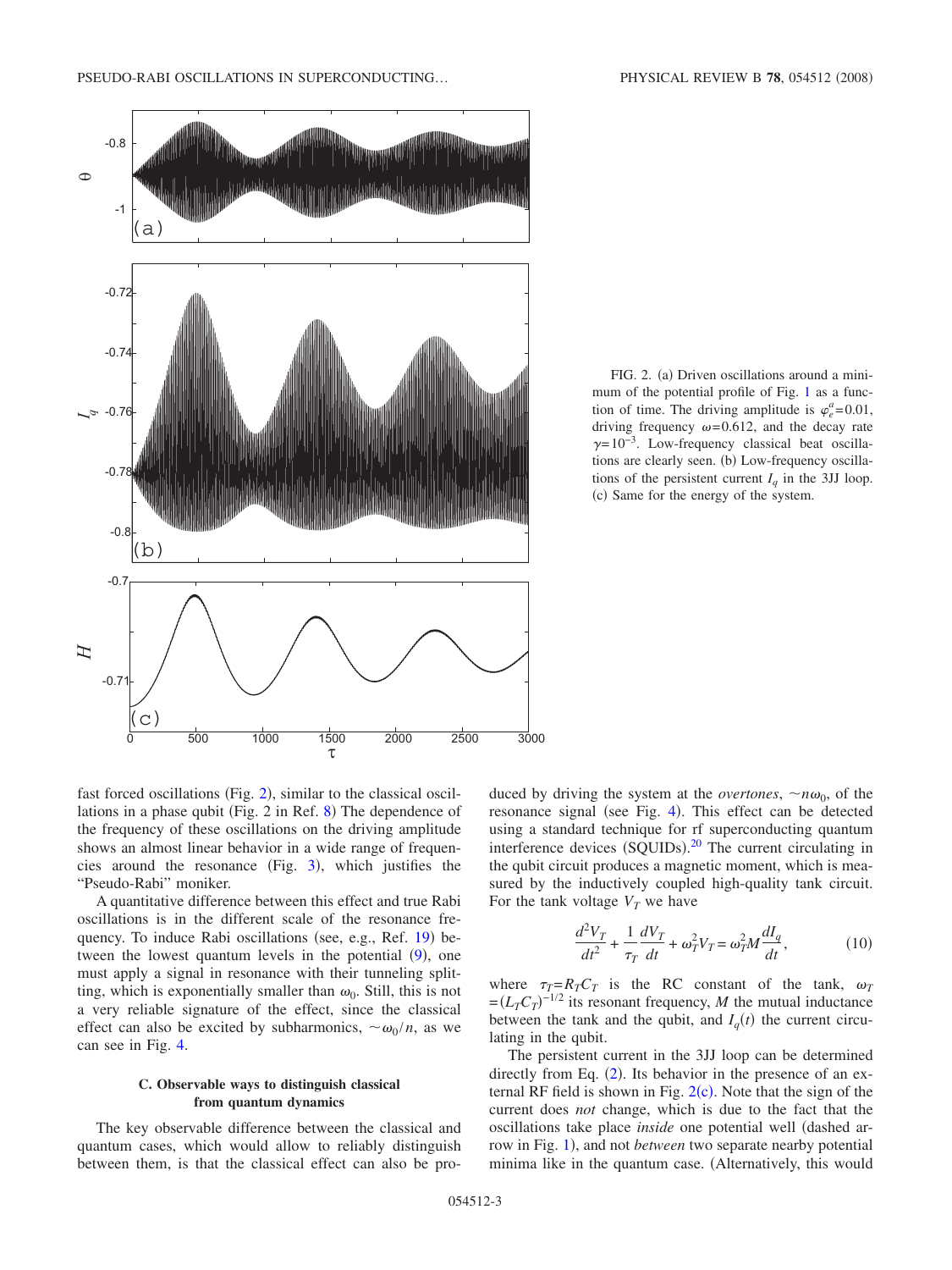<span id="page-3-0"></span>

FIG. 3. (a) The dependence of the pseudo-Rabi frequency on the driving amplitude  $\varphi_e^a$  for  $\omega$ =0.6,  $\gamma$ =10<sup>-3</sup>. The solid curve,  $\Omega(\varphi_e^a)$  $= 0.35[(\varphi_e^a)^2 + (\omega - 0.63)^2]^{1/2}$ , is the best fit to the calculated data. (b) The approximately linear frequency-amplitude dependence takes place in a wide region around the resonance:  $\omega$ =0.6 (circles), 0.625 (squares), 0.63 (triangles), 0.65 (diamonds).

also allow to distinguish between the classical and quantum effects by measuring the magnetization with a dc SQUID.)

There can be two strategies in detecting the slow oscillations, as long as the measurement time is smaller than their decay time,  $\tau_R \sim 1/\gamma$ , which is of order of the decay time of the qubit. First, one can directly measure the time-dependent voltage in the tank circuit, which from Eq.  $(10)$  $(10)$  $(10)$  is

$$
V_T(\omega) = \frac{i\omega\omega_T^2 M}{\omega^2 - \omega_T^2 + i\omega/\tau_T} I_q(\omega).
$$
 (11)

<span id="page-3-1"></span>Alternatively, one can measure the spectral density of the signal in the tank,



FIG. 4. The average energy *H* of the system as a function of the driving frequency  $\omega$ . The main peak ( $\omega_0 \approx 0.6$ ) corresponds to the resonance. The left peak at  $\omega_0/2$  is the nonlinear effect of the excitation by a subharmonic, similar to a multiphoton process in the quantum case. The right peak at  $2\omega_0$  is the first overtone and it has *no* quantum counterpart. Here  $\varphi_e^d = \pi$ ;  $\varphi_e^a = 0.05$ ;  $\gamma = 10^{-3}$ .

$$
\langle V_T^2 \rangle_{\omega} = \frac{\omega^2 \omega_T^4 M^2}{(\omega^2 - \omega_T^2)^2 + \omega^2 / \tau_T^2} \langle I_q^2 \rangle_{\omega}.
$$
 (12)

<span id="page-3-2"></span>Choosing the tank frequency  $\omega_T$  close to the classical low "Rabi" frequency  $\Omega$ , in either case we use the tank as a filter, which removes the interference from the large, highfrequency driving field.

Generally, the magnitude of the observable voltage is proportional to the quality of the tank circuit, i.e., to  $\tau_T$ . Nevertheless,  $\tau_T$  must not exceed  $\tau_R$ , otherwise the observed voltage oscillations, given by the solution to Eq.  $(10)$  $(10)$  $(10)$ , will strongly depend on the (random) initial conditions, and no consistent picture will appear. On the other hand, after a time delay  $\sim \tau$  the transients in the tank voltage die out, and this voltage becomes slaved to the qubit current. Therefore for the times  $\tau_T < t < \tau_R$ , while the Rabi oscillations of the qubit current persist, the effect (Rabi oscillations of the observed tank voltage) is directly observable. Under experimentallyaccessible conditions, our calculated tank voltage amplitude exceeds 10 nV, which is measurable.

We find here an additional discriminant of the quantum versus classical behavior of the system. Indeed, in the quantum case, such a direct observation is impossible, due to the uncertainty principle, and the oscillations are only seen in the statistics of the measurements.

Remarkably, the effect on the correlators can be directly observed in both, the quantum and classical cases (in the quantum case such measurements are not limited by the decay time<sup>18</sup>). (Note also, that Eq.  $(12)$  $(12)$  $(12)$  is only valid for  $\tau_1$  $lt$   $\tau_R$ , while the quantum noise can be observed indefinitely.)

## **III. CONCLUSIONS**

In conclusion, we predict that a 3JJ flux qubit driven by a resonant external field will exhibit classical low-frequency oscillations superficially similar to the quantum Rabi oscillations in a driven two-level system. Both effects can coexist in the same region of parameters. A qualitative difference between the two (allowing to reliably distinguish between them) is that the classical effect can be also driven at the overtones of the resonant frequency.

#### **ACKNOWLEDGMENTS**

We acknowledge partial support from the National Security Agency (NSA), Laboratory for Physical Sciences (LPS), Army Research Office (ARO), National Science Foundation (NSF) Grant No. EIA-0130383, JSPS-RFBR 06-02-91200, MEXT Grant-in-Aid No. 18740224, JSPS-CTC program, the NSERC Discovery Grants Program (Canada), RSFQubit and EuroSQIP. S.N.S. acknowledges the financial support of INTAS under YS Grant No. 05-109-4479. A.N.O. and S.N.S. are grateful to Advanced Science Institute, RIKEN, for hospitality.